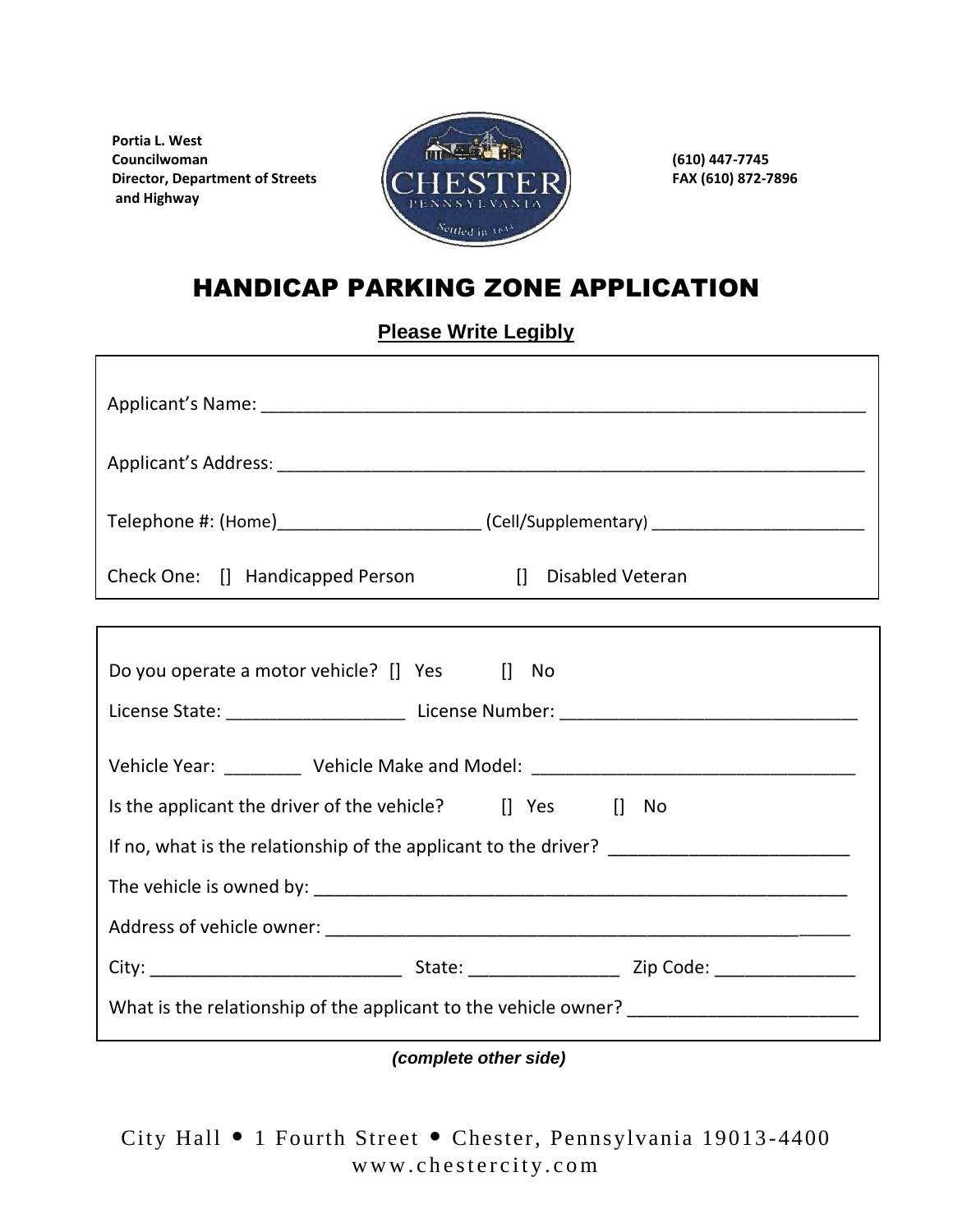Your handicapped parking permit application will not be processed without the following information:

- 1. A copy of a valid **Pennsylvania Vehicle Registration**; valid **Pennsylvania Driver's License** evidencing that the applicant or the applicant's family member is the owner of the vehicle registered at the applicant's address;
- 2. Proof from PENNDOT that the vehicle has been issued a **handicapped license plate**; **or** that the applicant has a **handicapped placard and card** that verify the address;
- 3. And the applicant **must have his/her physician complete the physician's portion** of the enclosed application.

This special parking permit is issued for a one (1) year period and must be renewed annually. Upon approval of this application, you will be notified when to submit the annual fee of twenty-five dollars (\$25.00).

To clearly avoid any false impressions, be advised that any individual who applies and receives approval for a handicapped parking space does not have exclusive use of the designated parking space. Any individual with a valid handicapped parking license plate (or placard) cannot be denied the use of the handicapped parking space.

**I certify that I have read and understand this form:** [] Yes [] No

**I further certify that I have answered all questions correctly to the best of my knowledge and I agree to abide by the terms of use if approved.** 

\_\_\_\_\_\_\_\_\_\_\_\_\_\_\_\_\_\_\_\_\_\_\_\_\_\_\_\_\_\_\_\_\_\_\_\_\_\_\_\_\_\_\_\_\_\_\_ \_\_\_\_\_\_\_\_\_\_\_\_\_\_\_\_\_\_\_\_\_

Signature of Applicant Date Date Date

#### **PLEASE RETURN COMPLETED APPLICATION TO:**

CHESTER CITY HALL DEPT OF STREETS & PUBLIC IMPROVEMENTS 1 FOURTH STREET CHESTER, PA 19013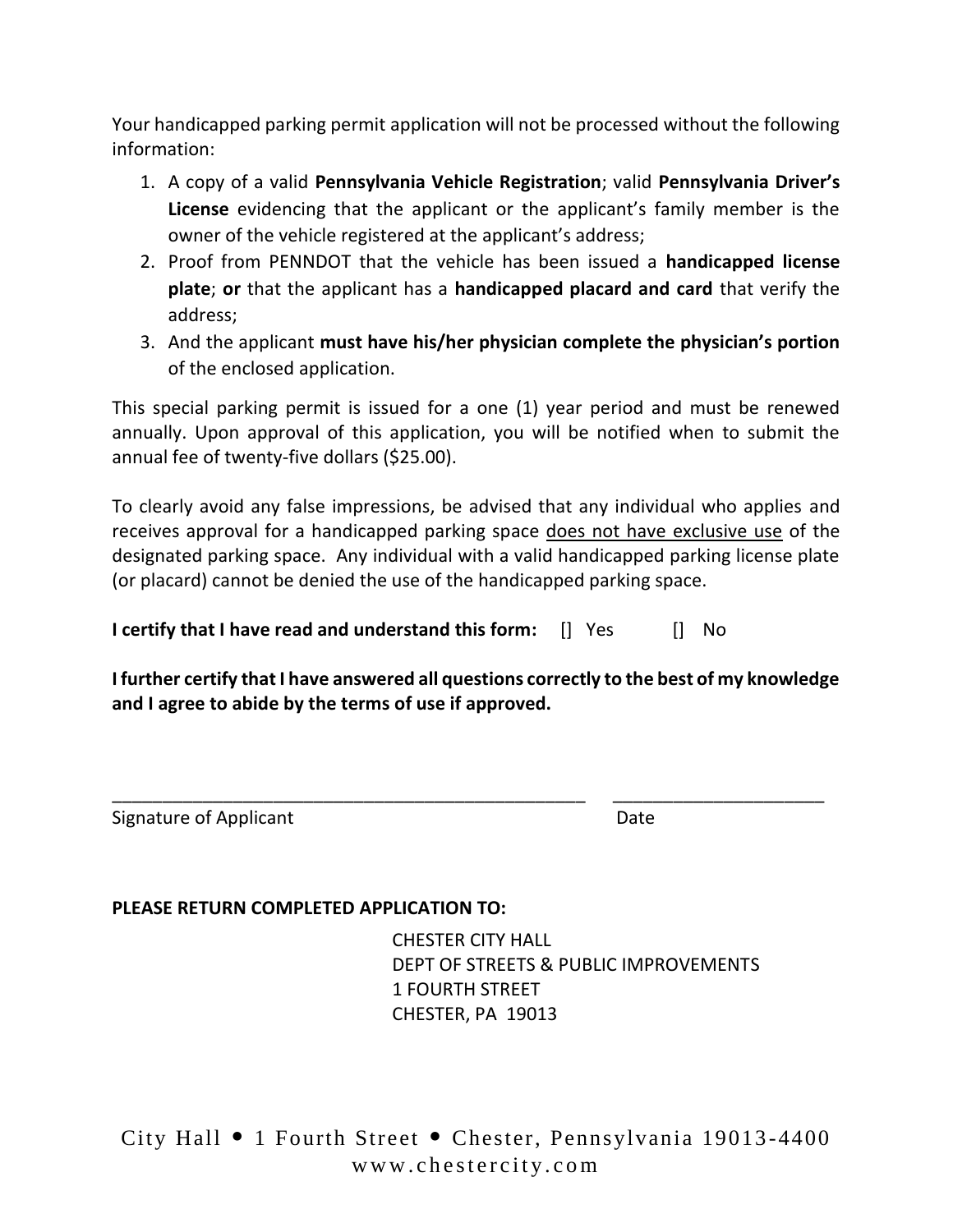**Portia L. West and Highway**



# HANDICAP PARKING ZONE APPLICATION

### **TO BE COMPLETED BY THE PROPERTY OWNER**

### **Please Write Legibly**

| State: _____________ Zip Code: ________________                                  |
|----------------------------------------------------------------------------------|
| Telephone #: (Home)______________________(Cell/Supplementary) __________________ |

I understand and affirm that the City of Chester is not responsible for any damages caused by the installation of the handicap sign, painting lines or any other additional work that I have requested during the process of appropriation.

\_\_\_\_\_\_\_\_\_\_\_\_\_\_\_\_\_\_\_\_\_\_\_\_\_\_\_\_\_\_\_\_\_\_\_\_\_\_\_\_\_\_\_\_\_\_\_ \_\_\_\_\_\_\_\_\_\_\_\_\_\_\_\_\_\_\_\_\_

Signature of Property Owner **Date**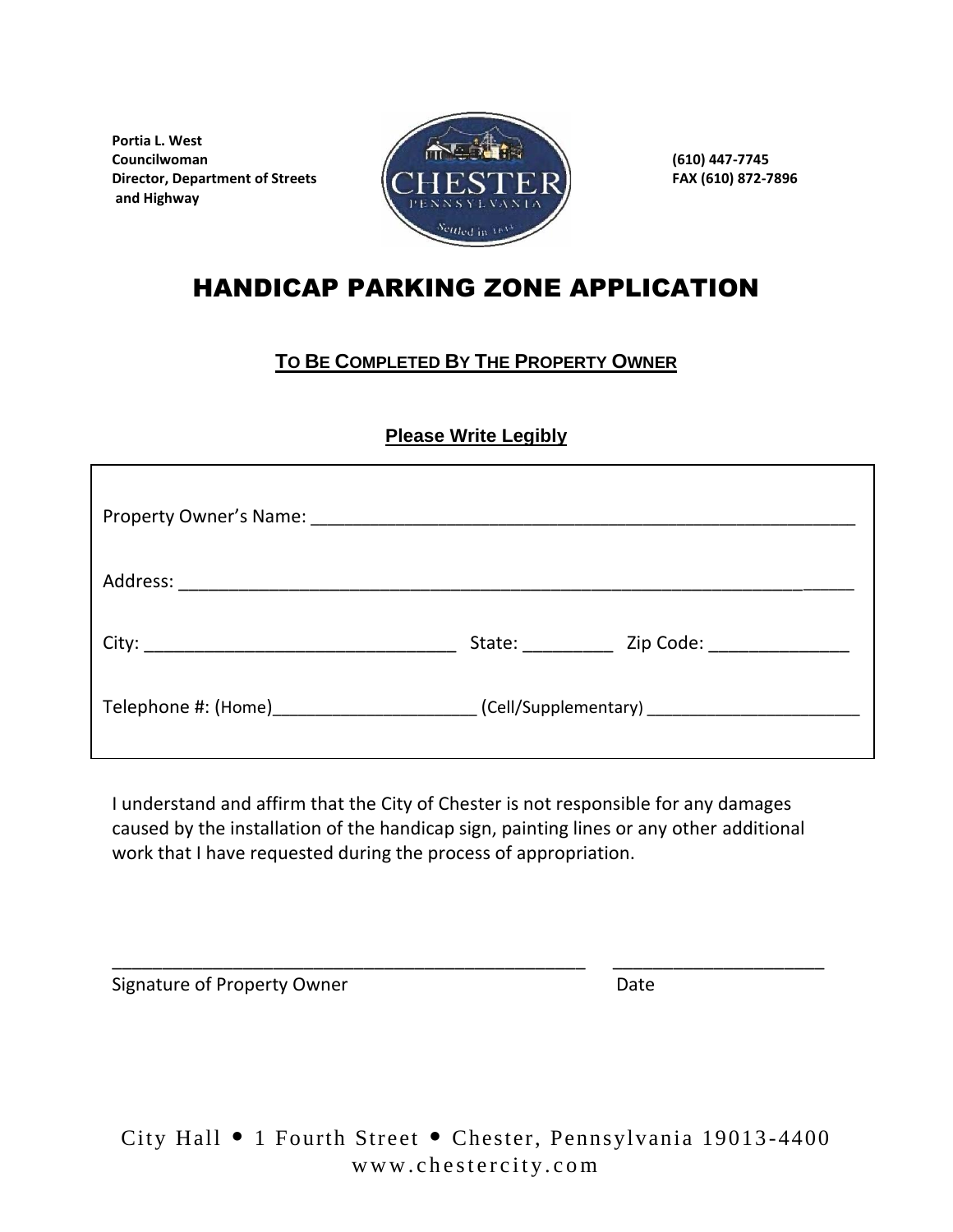**Portia L. West and Highway**



# HANDICAP PARKING ZONE APPLICATION

**TO BE COMPLETED BY FAMILY PHYSICIAN AND/OR MEDICAL SPECIALIST**

### **Please Write Legibly**

|                                                             |                                                                                                                                                                                                                                | Date: ________________                                                                                        |
|-------------------------------------------------------------|--------------------------------------------------------------------------------------------------------------------------------------------------------------------------------------------------------------------------------|---------------------------------------------------------------------------------------------------------------|
| Applicant's Address: Management of the Applicant's Address: |                                                                                                                                                                                                                                |                                                                                                               |
|                                                             | State: and the state of the state of the state of the state of the state of the state of the state of the state of the state of the state of the state of the state of the state of the state of the state of the state of the | Zip Code: The Code Service of the Code Service of the Code Service of the Code Service of the Code Service of |

The person named above has requested a HANDICAP PARKING ZONE in front of his/her residence. This is a special privilege granted by the City of Chester only to people who have severe physical disabilities. Such area will only be granted to those who cannot manage without it.

#### **IS THE ABOVE APPLICANT DISABLED AND DO THEY QUALIFY FOR A HANDICAP PARKING ZONE?**

 **[] YES [] NO [] OTHER**

Please indicate the above applicant's disability:

**(***complete other side***)**

\_\_\_\_\_\_\_\_\_\_\_\_\_\_\_\_\_\_\_\_\_\_\_\_\_\_\_\_\_\_\_\_\_\_\_\_\_\_\_\_\_\_\_\_\_\_\_\_\_\_\_\_\_\_\_\_\_\_\_\_\_\_\_\_\_\_\_\_\_\_\_\_

\_\_\_\_\_\_\_\_\_\_\_\_\_\_\_\_\_\_\_\_\_\_\_\_\_\_\_\_\_\_\_\_\_\_\_\_\_\_\_\_\_\_\_\_\_\_\_\_\_\_\_\_\_\_\_\_\_\_\_\_\_\_\_\_\_\_\_\_\_\_\_\_

\_\_\_\_\_\_\_\_\_\_\_\_\_\_\_\_\_\_\_\_\_\_\_\_\_\_\_\_\_\_\_\_\_\_\_\_\_\_\_\_\_\_\_\_\_\_\_\_\_\_\_\_\_\_\_\_\_\_\_\_\_\_\_\_\_\_\_\_\_\_\_\_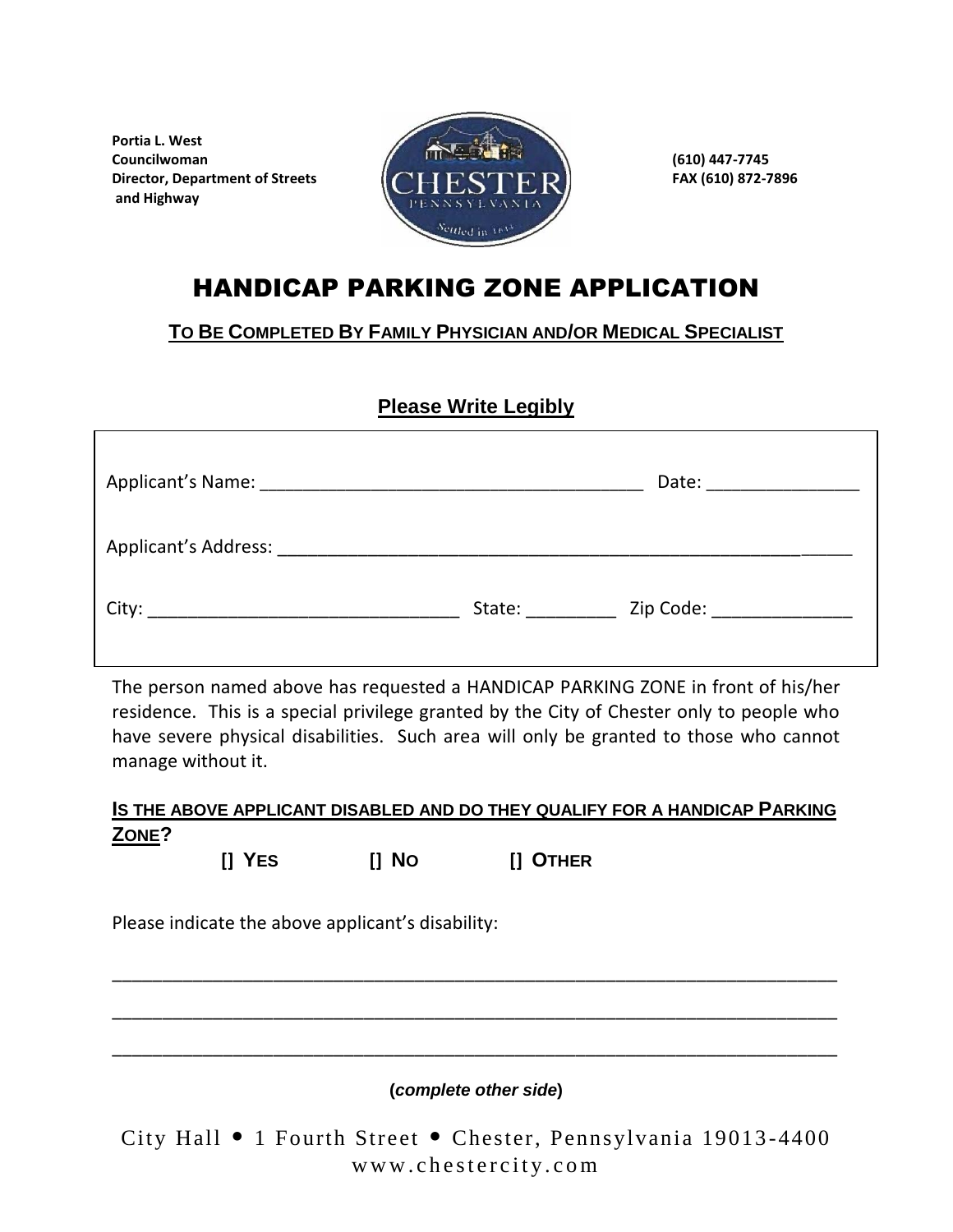Please describe disability in detail:

 $\mathbf{I}$ 

| Does the applicant need to be lifted in and out of the vehicle? [] YES [] No      |  |  |
|-----------------------------------------------------------------------------------|--|--|
| Can the above applicant walk more than one block without difficulty? [] YES [] NO |  |  |

\_\_\_\_\_\_\_\_\_\_\_\_\_\_\_\_\_\_\_\_\_\_\_\_\_\_\_\_\_\_\_\_\_\_\_\_\_\_\_\_\_\_\_\_\_\_\_\_\_\_\_\_\_\_\_\_\_\_\_\_\_\_\_\_\_\_\_\_\_\_\_\_

\_\_\_\_\_\_\_\_\_\_\_\_\_\_\_\_\_\_\_\_\_\_\_\_\_\_\_\_\_\_\_\_\_\_\_\_\_\_\_\_\_\_\_\_\_\_\_\_\_\_\_\_\_\_\_\_\_\_\_\_\_\_\_\_\_\_\_\_\_\_\_\_

\_\_\_\_\_\_\_\_\_\_\_\_\_\_\_\_\_\_\_\_\_\_\_\_\_\_\_\_\_\_\_\_\_\_\_\_\_\_\_\_\_\_\_\_\_\_\_\_\_\_\_\_\_\_\_\_\_\_\_\_\_\_\_\_\_\_\_\_\_\_\_\_

| Print Name of Family Physician: |  |
|---------------------------------|--|
|                                 |  |
| Signature of Family Physician:  |  |
|                                 |  |
|                                 |  |
|                                 |  |